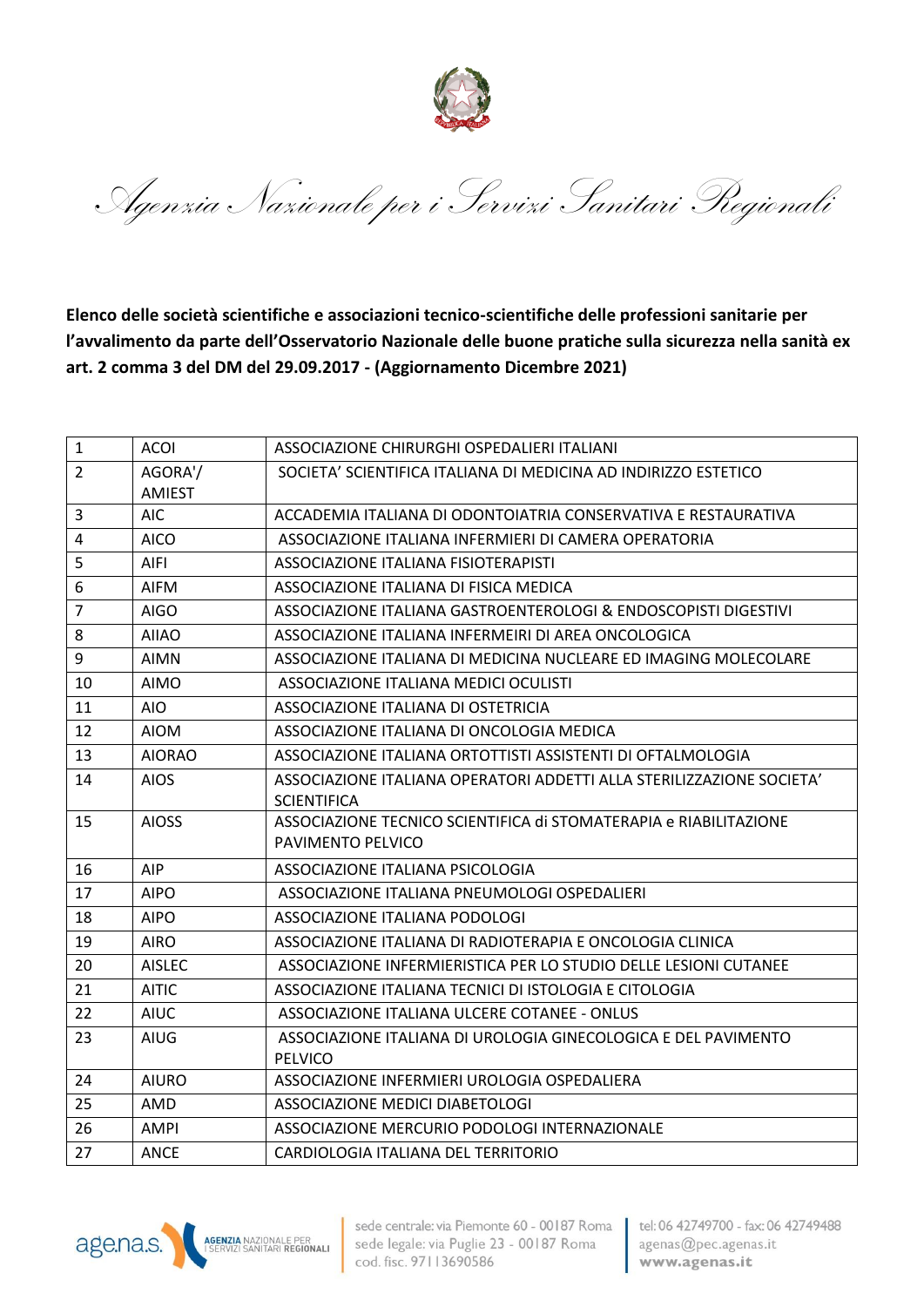

Agenzia Nazionale per i Servizi Sanitari Regionali

| 28 | <b>ANIARTI</b> | ASSOCIAZIONE NAZIONALE INFERMIERI DI AREA CRITICA                                        |
|----|----------------|------------------------------------------------------------------------------------------|
| 29 | <b>ANIMO</b>   | ASSOCIAZIONE NAZIONALE INFERMIERI DI MEDICINA                                            |
| 30 | <b>ANIN</b>    | ASSOCIAZIONE NAZIONALE INFERMIERI NEUROSCIENZE                                           |
| 31 | <b>ANIPIO</b>  | <b>ANIPIO</b>                                                                            |
| 32 | <b>ANMCO</b>   | ASSOCIAZIONE NAZIONALE MEDICI CARDIOLOGI OSPEDALIERI                                     |
| 33 | ANOTE/ANIGEA   | ASSOCIAZIONE NAZIONALE OPERATORI TECNICHE ENDOSCOPICHE /                                 |
|    |                | ASSOCIAZIONE NAZIONALE INFERMIERI DI GASTROENTEROLOGIA E ASSOCIATI                       |
| 34 | <b>ANTEL</b>   | ASSOCIAZIONE NAZIONALE TECNICI DI LABORATORIO BIOMEDICO                                  |
| 35 | <b>ANTOI</b>   | ASSOCIAZIONE NAZIONALE TECNICI ORTOPEDICI ITALIANI                                       |
| 36 | <b>ANUPI</b>   | ASSOCIAZIONE NAZIONALE UNITARIA TERAPISTI DELLA NEURO E                                  |
|    |                | PSICOMOTRICITA'DELL'ETA EVOLUTIVA ITALIANI                                               |
| 37 | <b>AOGOI</b>   | ASSOCIAZIONE OSTETRICI E GINECOLOGI OSPEDALIERI ITALIANI -                               |
| 38 | <b>ASAND</b>   | ASSOCIAZIONE SCIENTIFICA ALIMENTAZIONE NUTRIZIONE E DIETETICA                            |
| 39 | <b>ASNAS</b>   | ASSOCIAZIONE NAZIONALE ASSISTENTI SANITARI                                               |
| 40 | <b>AURO</b>    | ASSOCIAZIONE UROLOGI ITALIANI                                                            |
| 41 | <b>CHIRPED</b> | SOCIETA' ITALIANA CHIRURGIA PEDIATRICA                                                   |
| 42 | <b>CNAI</b>    | CONSOCIAZIONE NAZIONALE ASSOCIAZIONI INFERMIERE/I                                        |
| 43 | <b>COMLAS</b>  | SOC. SCIENTIFICA DEI MEDICI LEGALI DELLE AZIENDE SANITARIE DEL SERVIZIO<br>SANITARIO     |
| 44 | <b>FADOI</b>   | FEDERAZIONE DELLE ASSOCIAZIONI DEI DIRIGENTI OSPEDALIERI INTERNISTI                      |
| 45 | <b>FASTER</b>  | FEDERAZIONI ASSOCIAZIONI SCIENTIFICHE TECNICI RADIOLOGIA                                 |
| 46 | <b>FLI</b>     | FEDERAZIONE LOGOPEDISTI ITALIANI                                                         |
| 47 | <b>GFT</b>     | <b>GRUPPO FORMAZIONE TRIAGE - SOCEITA' SCIENTIFICA</b>                                   |
| 48 | <b>GISE</b>    | SOCIETA' ITALIANA DI CARDIOLOGIA INTERVENTISTICA                                         |
| 49 | <b>HCRM</b>    | <b>HOSPITAL &amp; CLINICAL RISK MANAGERS</b>                                             |
| 50 | <b>IRC</b>     | <b>ITALIAN RESUSCITATION COUNCIL</b>                                                     |
| 51 | <b>OTODI</b>   | ORTOPEDICI TRAUMATOLOGI OSPEDALIERI D'ITALIA                                             |
| 52 | SARNEPI        | SOCIETA' ANESTESIA RIANIMAZIONE PEDIATRICA E NEONATALE ITALIANA                          |
| 53 | <b>SIAARTI</b> | SOCIETA' ITALIANA DI ANESTESIA, ANALGESIA, RIANIMAZIONE E TERAPIA<br><b>INTENSIVA</b>    |
| 54 | <b>SIAATIP</b> | SOCIETA' ITALIANA DI ANESTESIA, ANALGESIA E TERAPIA INTENSIVA PEDIATRICA                 |
| 55 | SIAPAV         | SOCIETÀ ITALIANA DI ANGIOLOGIA E PATOLOGIA VASCOLARE                                     |
| 56 | <b>SIAPEC</b>  | SOCIETA' ITALIANA DI ANATOMIA PATOLOGICA E CITOPATOLOGIA DIAGNOSTICA                     |
| 57 | <b>SICADS</b>  | SOCIETA' ITALIANA DI CHIRURGIA AMBULATORIALE E DAY SURGERY                               |
| 58 | <b>SICE</b>    | SOCIETA' ITALIANA DI CHIRURGIA ENDOSCOPICA E NUOVE TECNOLOGIE                            |
| 59 | <b>SICG</b>    | SOCIETA' ITALIANA DI CHIRURGIA GERIATRICA                                                |
| 60 | <b>SICPRE</b>  | SOCIETA' ITALIANA DI CHIRURGIA PLASTICA, RICOSRUTTIVA-RIGENERATIVA ED<br><b>ESTETICA</b> |